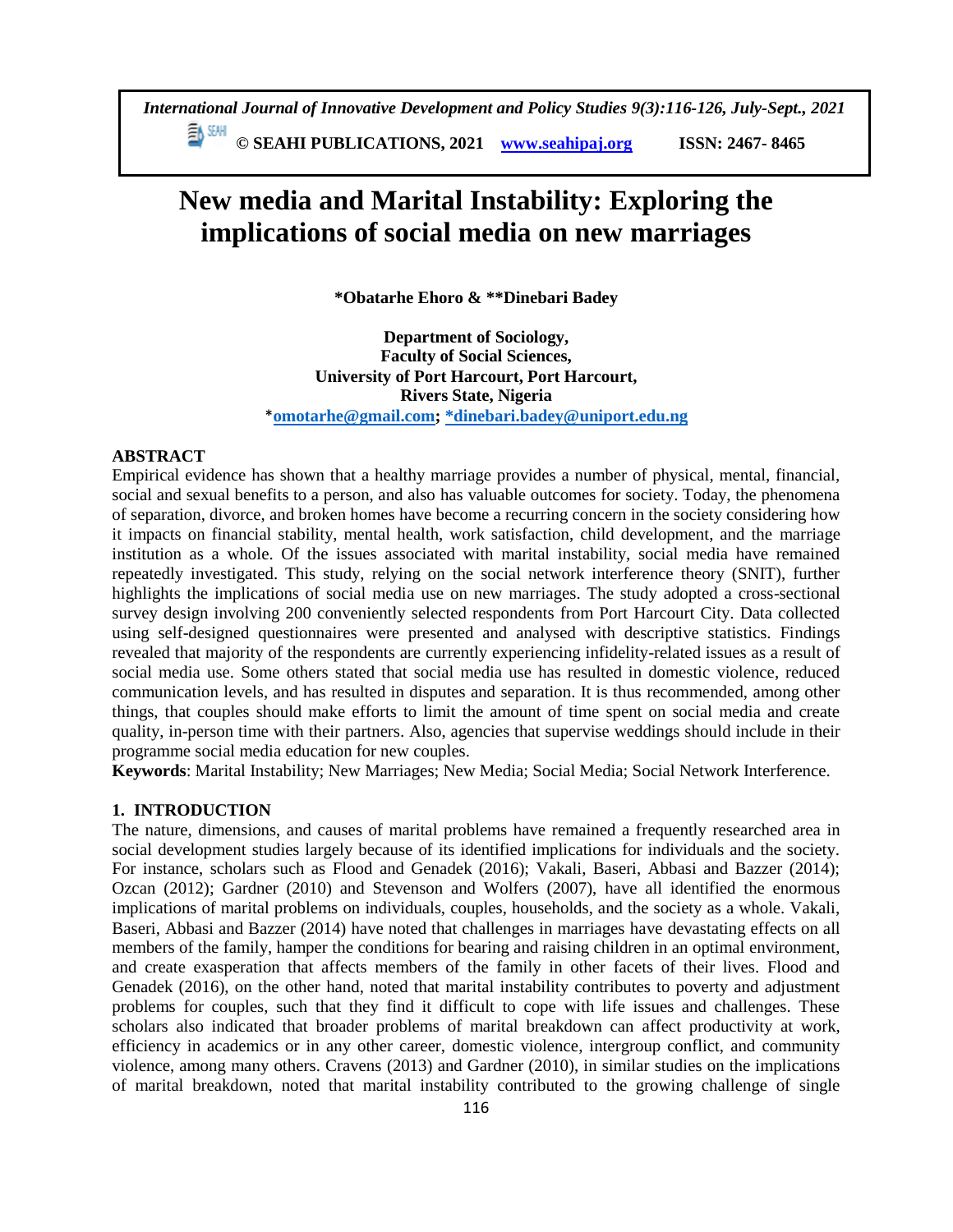parenting, domestic violence, and estrangement in the society, all of which have implications for population dynamics, health, growth, efficiency, social order and development.

Different factors have been identified as the common causes of marital instability across societies and culture. Young, Griffin-Shelley, Cooper, O'Mara and Buchanan (2000) have opined that working class women in marriages are more likely to experience marital instability than customary housewives. Also, Merkle and Richardson (2000), in a study, identified issues such as age of couples at marriage, education levels, household size, and economic status, as common causes of marital instability. However, Bryfonski (2012) and Griffiths (2010), have argued that asides factors such as economic discontent, intimate partner violence, sexual incompatibility, and infidelity that disrupt marital stability, the advent of technology, especially the new media, also has strong implications for marital instability and makes social relationships increasingly tenuous. Abbasi (2018), in a recent study, also noted that the invasion of technology has negatively impacted the age-old practice of spending quality time with a partner. In the past, couples enjoyed time together attending concerts, plays, shows, visited friends and other social gatherings. These interactions with one's partner and others have arguably bonded marriages and created room for healthy communication, intimacy, and fondness. However, with technology, people have started finding happiness in their gadgets, thereby seriously jeopardizing their relationships

Whereas marriages may endure or dissolve regardless of the level of quality and satisfaction phase, new marriages are mostly challenged (Abbasi, 2018; Flood & Genadek, 2016; Karney, 2010). In new marriages, challenges such as communication issues, value differences, and individuality are common. This is partly because the couples are adjusting to each other's personality and differences. In a previous study, Lavner, Karney and Bradbury (2013), explained that the first year of marriage is usually full of challenges and adjustments as the couple adapt to their new roles. In this phase, couples are more prone to marital dissatisfaction due to unrealistic expectations, disappointments, and adjustment problems to new relationship roles. Other studies by Hall and Adams (2011) and Karney (2010) have found that newlyweds who tend to estimate that their happiness levels will rise (or at least stay the same) within the first four years of marriage, are more likely to diminish or decline in happiness over time. This situation is heightened with the challenges associated with the digital era and the problems associated with the use of social media by married couples. It is against this backdrop that this paper sets out to explore the implications of social media on new marriages.

# **2. The Meaning and Definitions of New Media**

Generally, the term *media* refers to the predominant means of sending and receiving communication such as the radio, television and newspapers. The new media is considered to be the multimedia and digital form of communication happening via desktop and laptop computers, as well as phones, tablets and other recent communication gadgets. Beal (2003) describes the new media as a digital means of communication that makes content available using different forms of computer and internet technology. According to Oxford's publication of 2011, the term 'new media' encompasses a wide range of phenomena and practices, including new types of textual forms and entertainment pleasures (e.g. videogames, the internet, etc.); new media consumption patterns (e.g. convergence, hypertext, sit forward and sit back); new ways of representing the world (e.g. blogs, digitalization, photoshopping); and new ways of representing the self (e.g. avatar, personal homepage), and community (e.g. bulletin boards, chatrooms, social networking sites, etc), new phenomenological experiences, as well as new interactions between media producers and consumers as found in file sharing features and participatory culture of the new media.

Social media, which is the focus of this paper, is one of the common new media and a term for a variety of internet applications that allow users to create content and interact with each other. This interaction can take many forms including creating contents, sharing links to interesting content produced by third parties, public updates to a profile, including information on current activities and even location data, sharing photos, videos, posting, and commenting on the posts or links shared by others. Platforms such as Facebook, Twitter, WhatsApp, Instagram, Snap chat and YouTube typify social media, and have become enormously popular across demographics of age and gender, gathering hundreds of millions of users. As a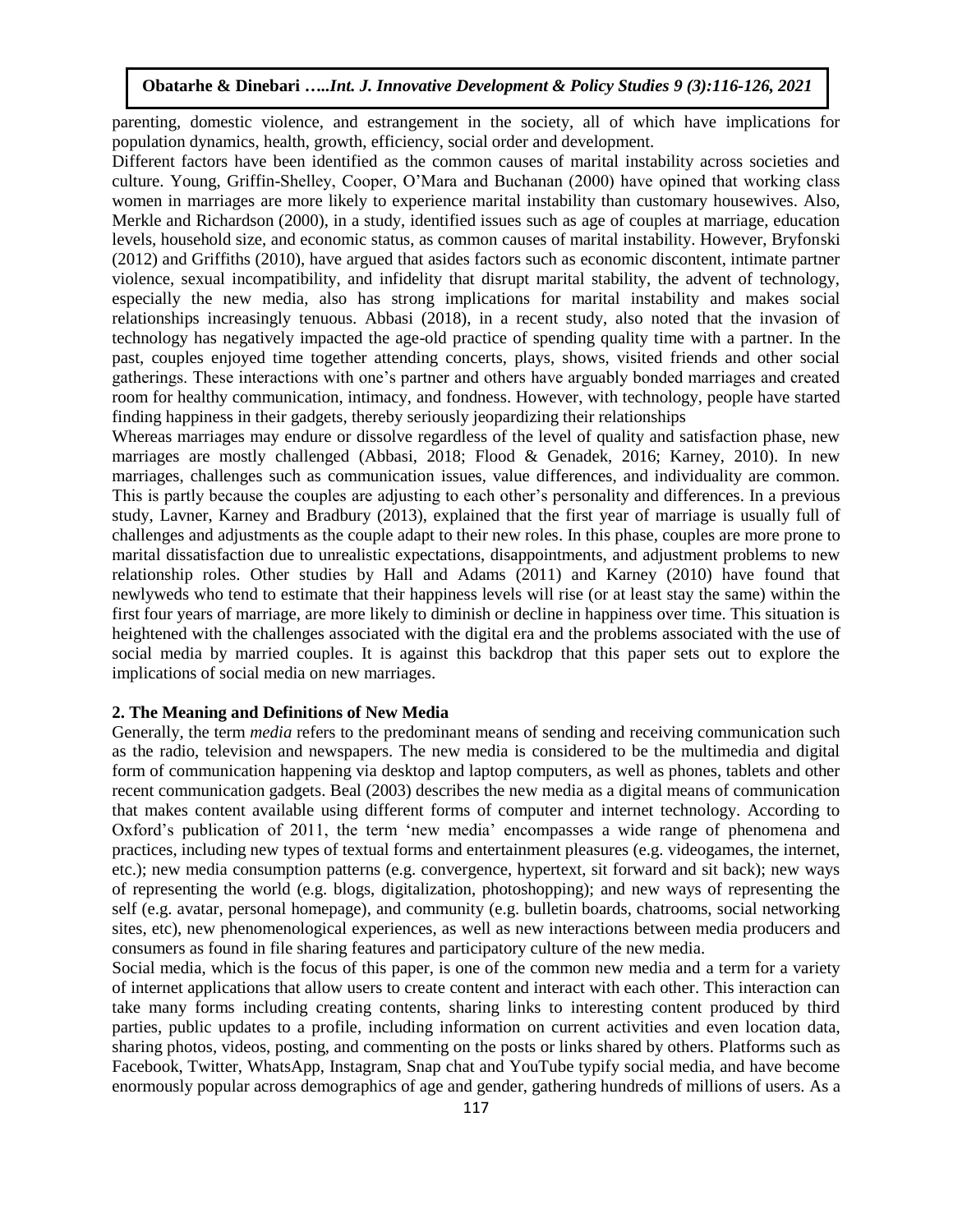matter of fact, social media is today an integral part of social life and can be used to entertain, educate, and communicate news.

Kakkar (2018) and Thompson (2018) had noted that there are five major types of social media, namely blogging networks (e.g., Word press, Tumbler, etc), social networks (such as Facebook and Twitter), media sharing sites (e.g., Instagram, YouTube, etc), discussion forums (e.g., Reddit, Quora, etc), and social shopping networks (such as Etsy and Alibaba); with key features such as convergence, interactivity, audience/user control, and accessibility. On convergence, the new media provides that ability for a single device to be used to access a wide range of media. A mobile phone, for example, can be used to watch movies and videos, listen to music, access social media, read books, read newspapers, access websites, and so on. The interactivity feature of new media allows users to participate and create their own content. Interactivity also provides the audience more control. The audience can utilize streaming and catch-up services to access content that they want and when they want them. They can also interact with media material and even develop and distribute it themselves. Also, the new media is free media such that once people have the devices and the broadband internet access, they are able to get instant access to a vast array of media content, much of which is also free.

#### **2.1 New Media and Marital Challenges**

Whereas the new media and its social media features offer many advantages for interaction and communication, it is believed to also increase the risks of failure in personal communication and intimacy in marriages. Growing research has shown that increased usage of social media has had a negative effect on marriages and relationships. Higher levels of social media usage have been noted to lead to marital problems, including increased infidelity, domestic violence, jealousy, and divorce. For instance, a recent survey from Boston University in 2017 has revealed that non-social network users were 11.4% happier in their marriages than couples who frequently used social media. Heavy users were 32% more likely to contemplate leaving their spouse. The study also suggested a possible correlation between the number of Facebook users in a state and the divorce rates for the area. States with a higher increase of Facebook users showed similar increase in divorce rates. Another qualitative study by scholars in Harvard University in 2019 showed that close to 25% of married couples argued at least once a week because of social media use, and 17% fought daily over something they found about their spouse online. Similarly, 20% of the respondents reported that they fought with their spouses on Facebook-related issues, and nearly half said they secretly logged into their spouse's accounts to investigate infidelity.

In a different study, Widiantari, Pawito, Utari, and Nurhaeni (2019), investigated the effect of social media on divorce. Using a qualitative approach involving interviews with divorcees, they examined the marital privacy information disclosure on Facebook, online infidelity, and the effect of both on divorce. The result of the study suggested that whereas disclosure of marital privacy information has no significant relationship with online infidelity, non-disclosure of marital status online exposed people to flirting and advances from people who may be interested in them. The study also revealed that non-disclosure of marital privacy can be misconstrued as a deceptive and intentional, with the aim of cheating. Participants explained that the most privacy information in marital relationship is sex and intimacy, achievements, and marital conflict. As such, revealing any of these on social media is considered as distasteful, unnecessary, and has many negative impacts on marital relationships. Above all, the study found that the disclosure of marital privacy information is not directly related to online infidelity, unless followed by intensive interpersonal communication through private message. Also, the online infidelity is not directly causing divorce, unless involving emotional and sexual aspects or the spouse could not accept the infidelity and asks for divorce.

Putri and Restya (2019), in a related study on the relationship between social media and marital infidelity, noted that there are three different types of marital infidelity, namely:

a) *Emotional infidelity*: type of infidelity that involves deep feeling and a deep bond for another person. This could involve lustful thoughts of that person. Example: sneaking around and lying to your partner about spending quality time with another partner.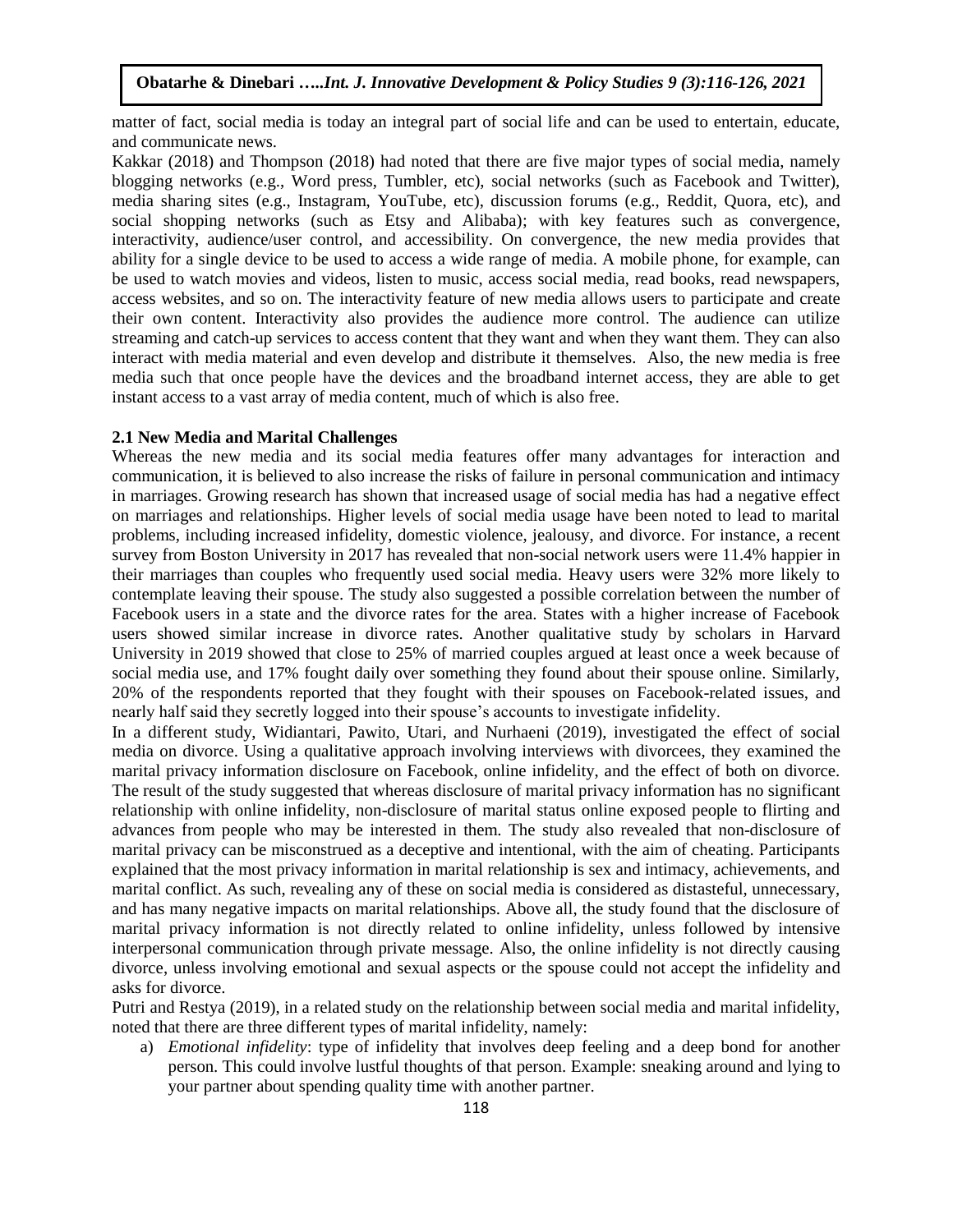- b) *Sexual Infidelity*: thus is another type of infidelity that involves physical and sexual involvement with another person. Basically, this involves having sexual relations or engaging in the act of sex with someone other than their spouse.
- c) *Cyber Infidelity*: This happens when someone is physically and emotionally attracted to people online. People who flirt with other people online and even have an online affair can be said to have engaged in online infidelity.

Data collected in this study by Putri and Restya (2019), using the observation and interview methods, revealed that cyber infidelity is very common following the advent of technology and social media such as Facebook, Instagram, and tinder, among many other dating and relationship apps. The study further showed that the factor which drives people to become unfaithful to their partner in the very first place is because there is a feeling of dissatisfaction and conflict in their marriage life. In addition, all the respondents agreed that the existence of social media can lead someone into marital infidelity because it is perceived as less harmful. Another interesting finding of this study is that there are some fundamental differences between male and female subjects in defining marital infidelity. For instance, while the definition of disloyalty according to women subjects refer to very basic things, men tend to judge disloyalty through social media only occurs if it involves feelings or deeper if they are willing to leave their legitimate partner for someone else. The study also noted that social media contributes to the rising cases of marital-infidelity because it is perceived less harmful than an action in the real life. The female subjects in this research argued that all forms of behaviour that are intentionally hidden from their partners, whether involving feelings or not, can be called dishonesty in marriage. For instance, if a man secretly sent a friend invitation to the opposite sex, it can be said that he is being unfaithful to his partner. Because, according to the female subjects, there should be nothing to hide between couples.

Scholars such as Hirschlag (2015); Cravens (2013), and Gardner (2010) have also argued that social media may be contributing to the increase in marital instability and has become really significant in divorce cases across the world. For Hirschlag (2015), the internet-enabled technology is affecting social relationships indifferent ways including exposing couples to unwarranted interference from admirers, former intimate partners, and explicit content that can urge infidelity and secrecy. These issues are also found in Nigeria where marital instability is gradually occurring regularly. As noted by Asa and Nkan, (2017) and Udobong, (2016), whereas the causes of marital problems in most societies, including Nigeria, consist of factors such as: economic hardship, sickness, sexual incompatibility, unsatisfactory sexual relationship, childlessness, and preference for male children; social media usage have emerged as forerunners of marital disputes and breakdown. Today, it is more common to find couples who have social media-related marital challenges than those who do not. As opined by Udobong (2016), social media accounts for the breakdown of many marital relationships in our society today. As a result of social media usage, many couples report that their partners communicate intimately with other men and women, connect with former lovers, search for sexual partners, and maintain affairs with others.

## **2.2 Outcomes and Implications of Marital Challenges**

The outcomes of marital challenges have been noted to vary and have different levels of impacts on individuals and the society as a whole. For instance, scholars, such as Dombeck (2006) and Stevenson and Wolfers (2006), have noted that marital instability impacts negatively on the psychology, finance, and social functioning of members of affected marriage. Dombeck (2006), argued that marital instability often times result in depression, resentment, and even suicidal thoughts. Other outcomes might be that after the breakdown, couples would lose their trust in relationships, experience a loss of character, become unproductive at work, or engage in risky sexual behaviour. D'Onofrio (2011) also noted that marital disruptions can be frightening to the children, leaving long-term effects on their personality and perception about marriage and gender relations. D'Onofrio (2011), in a study on the consequences of divorce and separation on children, noted that marital breakdown is associated with a range of negative outcomes for children and adolescents, sometimes resulting in academic difficulties, disruptive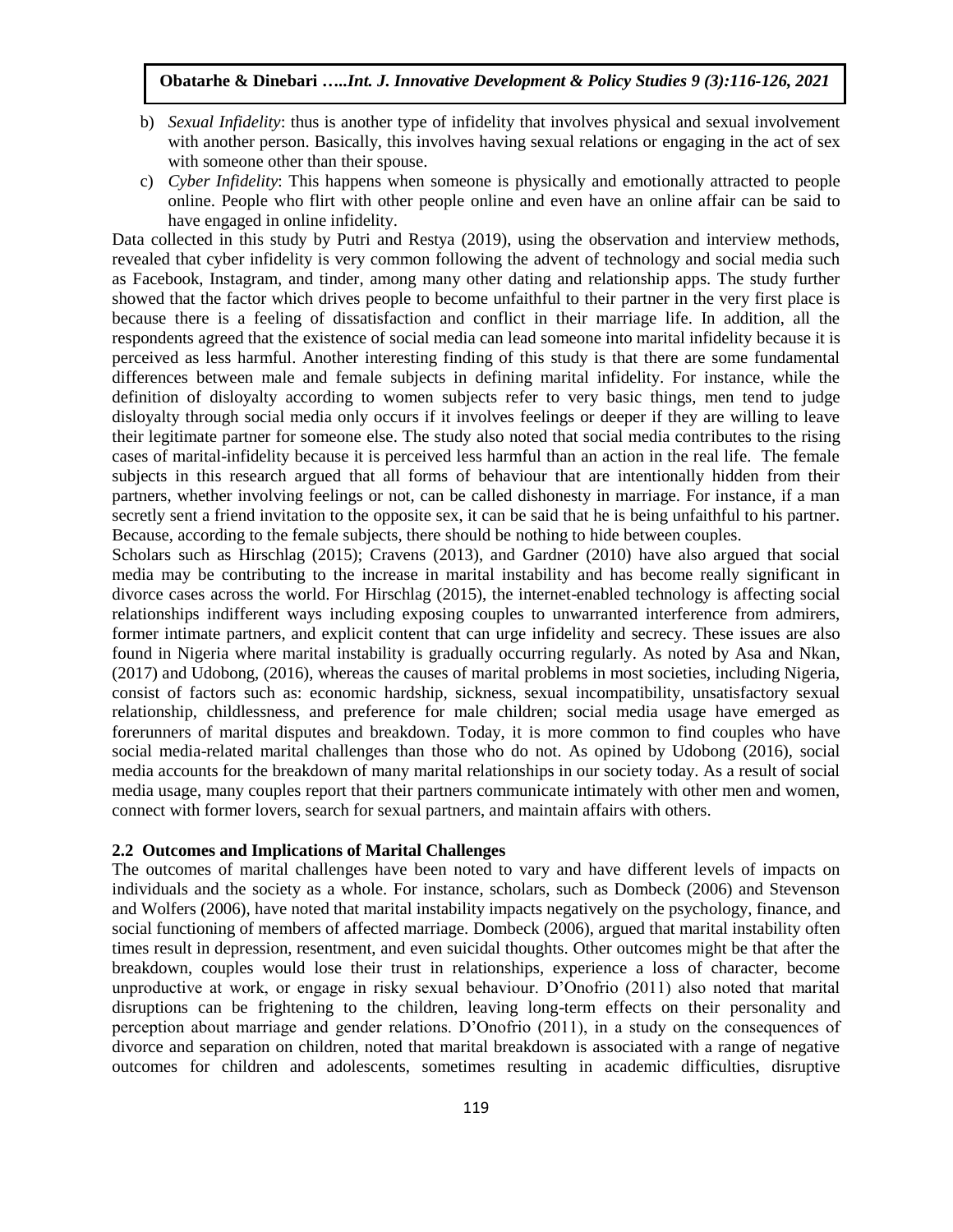behaviours (e.g., being confrontational with authority figures, getting into fights, stealing, etc) drug abuse, and risky sexual behaviour.

Scholars such as Heaton (2002) have also linked parental divorce to many negative outcomes in the life of children as they transit into adulthood. Children of divorce are more likely to experience poverty, educational failure, early and risky sexual activity, non-marital childbirth, earlier marriage, cohabitation, marital discord and divorce. For instance, emotional problems associated with divorce actually increase during young adulthood. In other words, marital breakdown is a significant risk factor for children's cognitive, behavioural and emotional development, often because it undermines effective parenting practices and parental functioning (D'Onofrio, 2011; Dombeck, 2006; Heaton, 2002).

Murphy (2007); Prior and Hayes (2003); and Amato (2000), reported that there is a well-established, strong association between parental relationship breakdown and poor child outcomes. These include: poverty and socio-economic disadvantage, physical ill-health, psychological ill-health, lower educational achievement, drug misuse, and other health-damaging behaviours, and behavioural problems including conduct disorder, anti-social behaviour and crime. Longitudinal, cohort studies have shown that these effects may be long-term for some children, and include socio-economic disadvantage in later life, cohabitation or marriage at an early age, teenage pregnancy, and increased risk of their own marital breakdown. Murphy (2007) also established association between marital status and some specific health conditions such as coronary heart disease and raised blood pressure are also evident. The same association applies to the greater involvement in health-damaging behaviours and poorer adult mental health. Critically, many studies have indicated that marital challenges can heighten health conditions and encourage risky health habits (Murphy, 2007; Prior & Hayes, 2003).

## **2.3 Theoretical Framework**

The theoretical framework adopted for this study is the Social Network Interference theory which is hinged on the assumption that marriage is largely an exclusive institution that can be affected negatively by external influences from one or both partners' social networks. Pioneers of the theory, such as Dickson-Markman and Markman (1988) and Johnson and Milardo (1984), argue that interferences from external networks including friends, parents and acquaintances, contribute to marital challenges. When individuals begin romantic relationships or marry, they are expected to spend more time with their new family, and as a result spend less time with the members of their social network. However, when this arrangement is altered as a result of interference, there may be friction in the marriage and conflict may occur. Trotter, Orbuch, and Shrout (2019), have also argued that marital relationships thrive and solidify when there is less exogenous influence such as from friends, family, and society. For these scholars, couples need seclusion or *social withdrawal* to build intimacy, love, interdependence, and trust which are important pillars of enduring relationships. When this exclusiveness is breached or interrupted, there may be tension in the marriage as the couples struggle to meet the needs of the two domains.

Gary (1986), in an earlier study, found that spouses' disagreements on how to spend leisure time, the amount of time they spent away from home, and the amount of time they spend with their social network were commonly cited by respondents as common sources of marital conflict. Participants reported that they were unable to find a satisfactory balance in meeting the needs of their spouse, their family and the obligations of their social networks; and this interference had implications for the wellbeing of their marriages. This theory is applied to the nature of influence social media has on marital relationships. Scholars such as Genadek (2016); Lavner, Karney, and Bradbury (2013), and Ozcan (2012), already noted that the use of social media impacts on communication levels, space for intimacy, and trust levels in marriages. Thus, in the context of this theory, it is proposed in this study that the phenomenon of social withdrawal and marital intimacy becomes more difficult in new marriages where couples who are still struggling to bond and create intimacy which includes trying to detach from their social networks and the social interactions within those networks, now add social media to their array of marital challenges.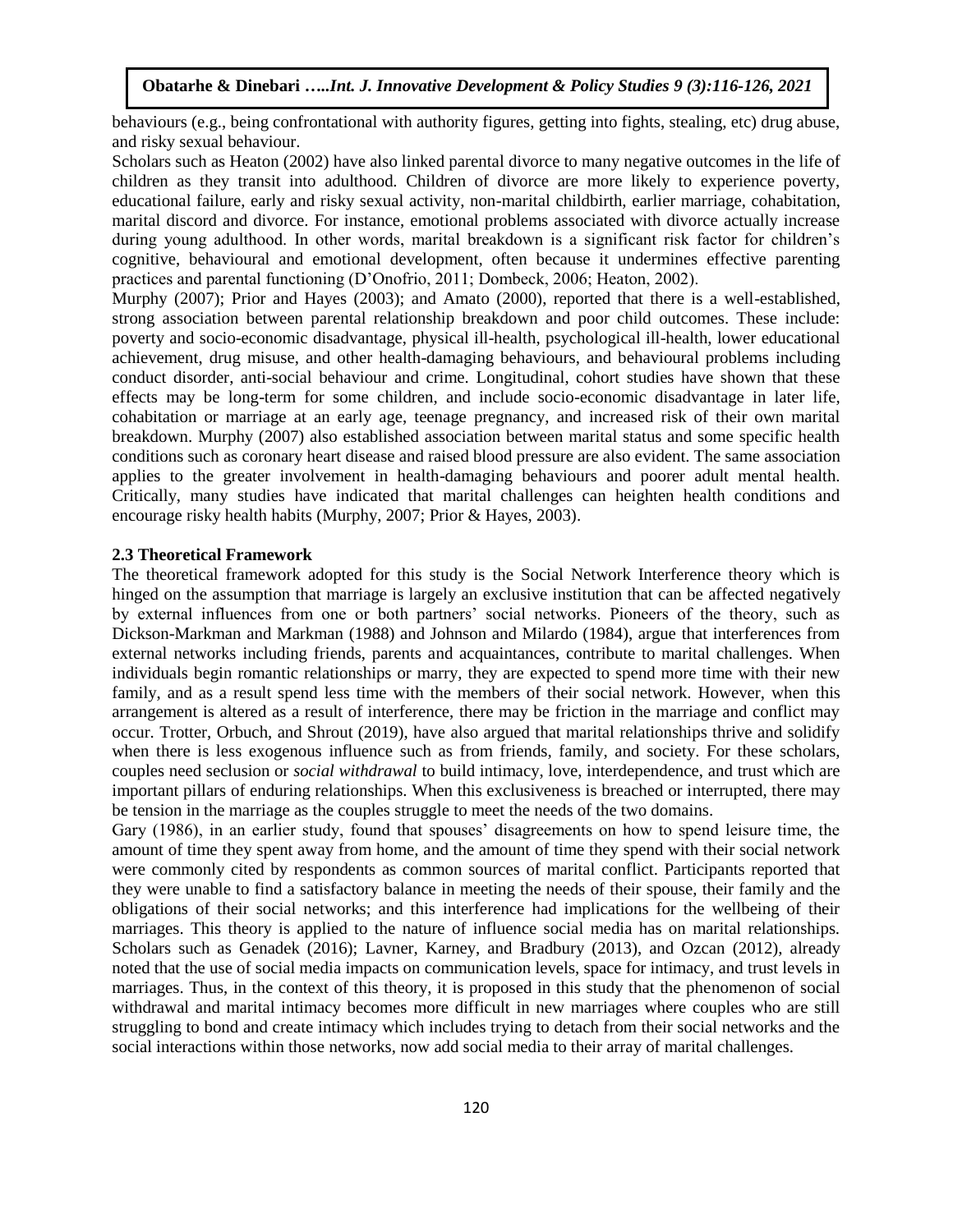# **3. METHODS**

The study employs a cross-sectional survey design. The use of this design became imperative as there is the need to evaluate quantitative data emanating from a cross section of respondents who fit into the study criteria. The study involved 200 conveniently selected respondents from Port Harcourt City in Rivers State. The respondents are newly married (that is, their marriage is still recent and within 3 years). Instruments such as self-completion questionnaires and interview schedules designed by the researcher were used to collect primary data. Secondary data were sourced from journal articles, documentaries, newspapers, and texts from related studies. Data collected were analysed using descriptive statistics such as percentage analysis and charts.

#### **4. RESULTS**

#### **4.1 Respondents demographics**

| Variables            | Categories     | Freq | Percent |
|----------------------|----------------|------|---------|
| Gender               | Male           | 100  | 50.0    |
|                      | Female         | 100  | 50.0    |
| Age                  | $18 - 27$      | 52   | 26.0    |
|                      | $28 - 37$      | 119  | 59.5    |
|                      | $38 - 47$      | 29   | 14.5    |
| Religion             | Christianity   | 117  | 58.5    |
|                      | Islam          | 53   | 26.5    |
|                      | Others         | 30   | 15.0    |
| Duration of marriage | Within 1 week  | 9    | 4.5     |
|                      | 4 weeks old    | 27   | 13.5    |
|                      | Up to 3 months | 40   | 20.0    |
|                      | 1 year         | 87   | 43.5    |
|                      | Up to 3 years  | 37   | 18.5    |

# **Table 4.1: Socio-demographic information of the respondents**

## **Source: Field survey, 2021**

As shown in Table 4.1, the respondents are both male and female, within the ages of  $18 - 27$  years  $(26.0\%)$ ,  $28 - 37$  years  $(59.5\%)$  and  $38 - 47$  years  $(14.5\%)$ . Majority of the respondents, 58.5%, indicated that they are Christians; 26.5% indicated that they are Muslims, while the remaining 15.0% indicated that they have other beliefs such as African traditional religion and Atheism. The survey also revealed that most of the respondents, precisely 43.5%, have been married for up to a year; another 20.3% have been married for up to 3 months, while another 18.5% have been married for up to 3 years. The remaining 13.5% have been married for only 4 weeks and 4.5% have been married for only a week.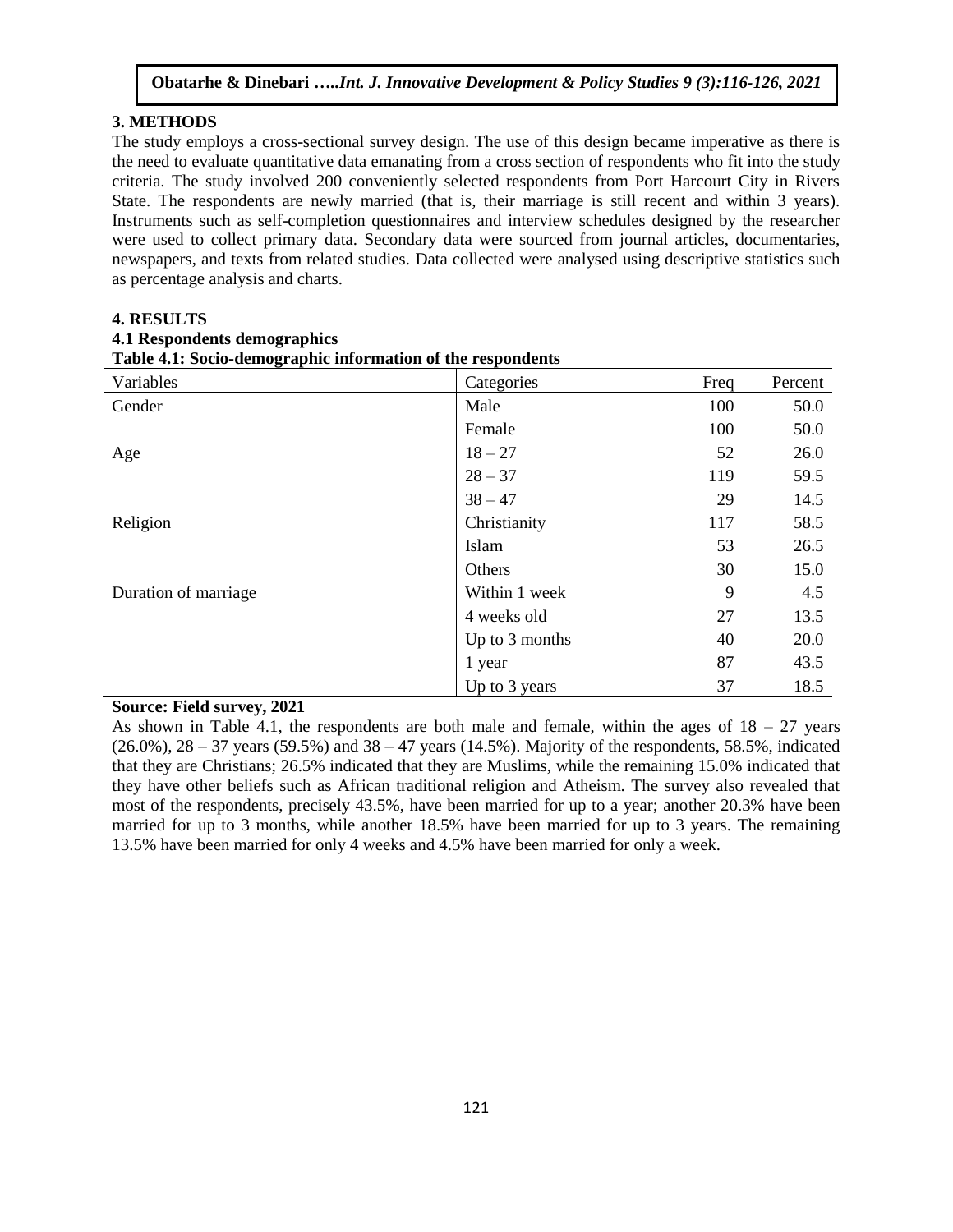# **4.2 Implications of social media on new marriages**

To adequately investigate the implications of use of social media on new marriages, the survey first sought to find out the social media commonly used by respondents and how much time the respondents spend on social media daily.



**Figure 1: Frequently used social media. Source: Field survey, 2021**

As shown in Figure 1, 34.5% of the respondents indicated that they use WhatsApp; 26.5% indicated they use only, while 11.0% indicated that they use only Instagram. However, 13.0% indicated that they use both WhatsApp and Facebook regularly. Another 5.5% noted that they use WhatsApp and Instagram more, while 5.0% indicated that they use Facebook and Instagram. The remaining 9 or 4.5% however noted that they use the three social media platforms.

### **Table 4.2: Time spent on social media by respondents**

| Time spent on social media | Variables              | Frea | Percent |
|----------------------------|------------------------|------|---------|
|                            | Less than 1 hour daily |      | 4.5     |
|                            | Between 1 - 3 hours    | 41   | 20.5    |
|                            | Up to 5 hours          | 91   | 45.5    |
|                            | More than 10 hours     | 59   | 29.5    |

#### **Source: Field survey, 2021**

Data shown in Table 4.2 show the duration the respondents spend on social media. Majority of the respondents, (45.5%), agreed that they spend up to 5 hours daily on social media. This followed by another 29.5% of the respondents who indicated that they spend more than 10 hours on social media. Another 20.5% % indicated that they spend between  $1 - 3$  hours daily, while the remaining 4.5% indicated that they spend less than an hour daily.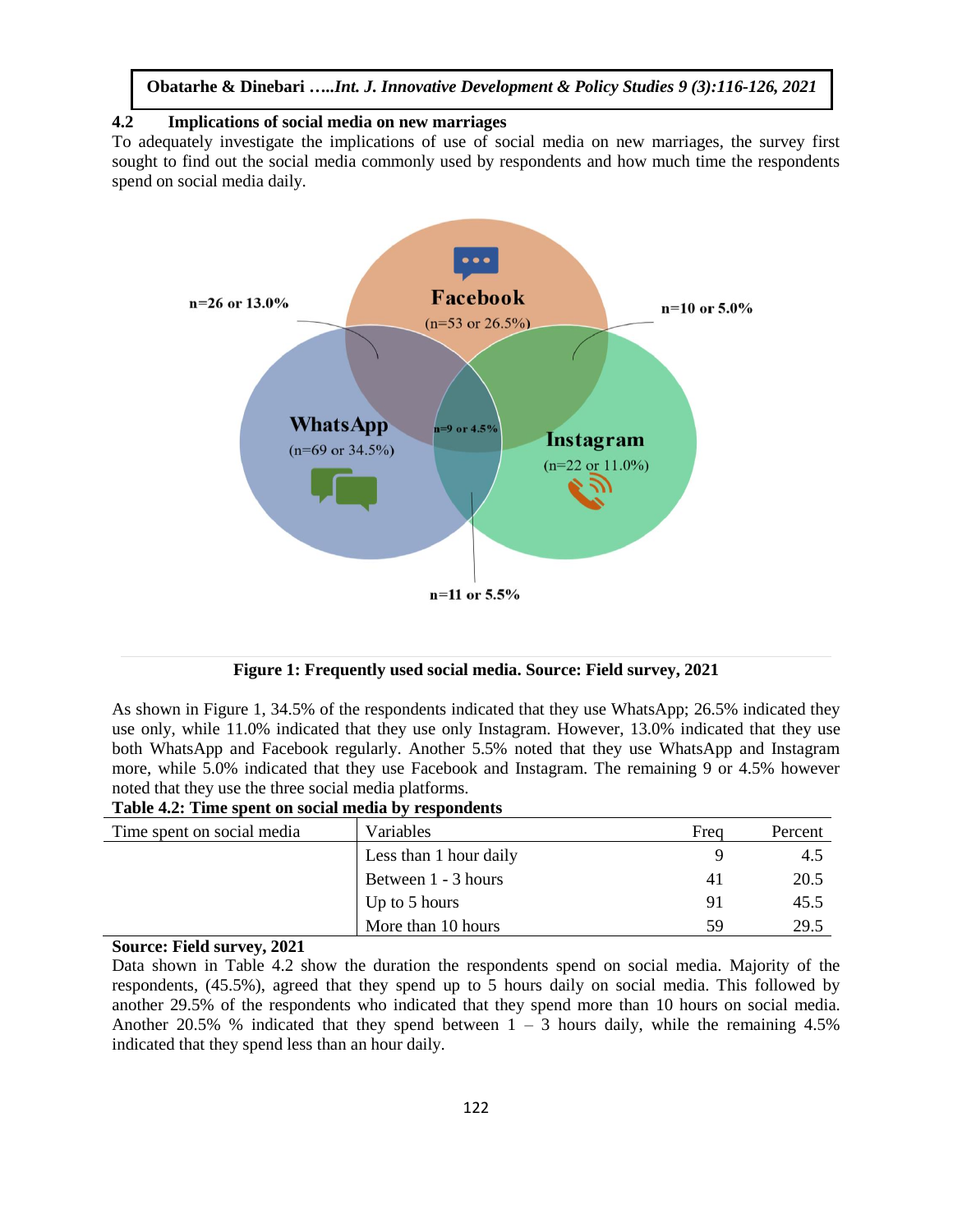| Table 4.3: Social media impacts negatively on new marriages |                       |       |                          |          |       |  |
|-------------------------------------------------------------|-----------------------|-------|--------------------------|----------|-------|--|
| Variables                                                   | <b>Strongly Agree</b> | Agree | <b>Strongly Disagree</b> | Disagree | Total |  |
| Male                                                        | 23                    | 46    |                          | 18       | 100   |  |
| Female                                                      | 33                    | 51    |                          |          | 100   |  |
| Total                                                       | 56                    | 97    | 20                       | 27       | 200   |  |
| Percent                                                     | 28.0                  | 48.5  | 10.0                     | 13.5     | 100.0 |  |

# **Source: Field survey, 2021**

As shown in Table 4.3, 28.0% of the respondents agree strongly that social media impacts negatively on new marriages. This is alongside another 48.5% who equally agreed. Only 10.0% of the respondents strongly disagreed with another 13.5% that also disagreed.



# **Figure 2: Challenges of social media in new marriages Source: Field survey, 2021**

On the marital challenges associated with the use of social media by couples in new marriages, the survey revealed that 31.0% or 62 of the respondents indicated that loss of intimacy is a major outcome of the use of social media by couples. Another 28.0% or 56 of the respondents indicated infidelity as a major challenge; 17.5% or 35 of the respondents mentioned nagging; 14.0% or 28 respondents mentioned suspicion and loss of trust, while the remaining 9.5% or 19 of the respondents indicated that social media causes disputes in new marriages.

**Table 4.4: Impact level of social media on respondents' marriage**

| Impact on Respondents' marriage | Responses                          | Freq | Percent |  |  |
|---------------------------------|------------------------------------|------|---------|--|--|
|                                 | Reduced communication levels in    |      |         |  |  |
|                                 | marriage                           | 37   | 18.5    |  |  |
|                                 | Increased sexting and infidelity   |      |         |  |  |
|                                 | among couples                      | 81   | 40.5    |  |  |
|                                 | Encouraged domestic violence       | 53   | 26.5    |  |  |
|                                 | Resulted in dispute and separation | 29   | 14.5    |  |  |
|                                 |                                    |      |         |  |  |

**Source: Field survey, 2021**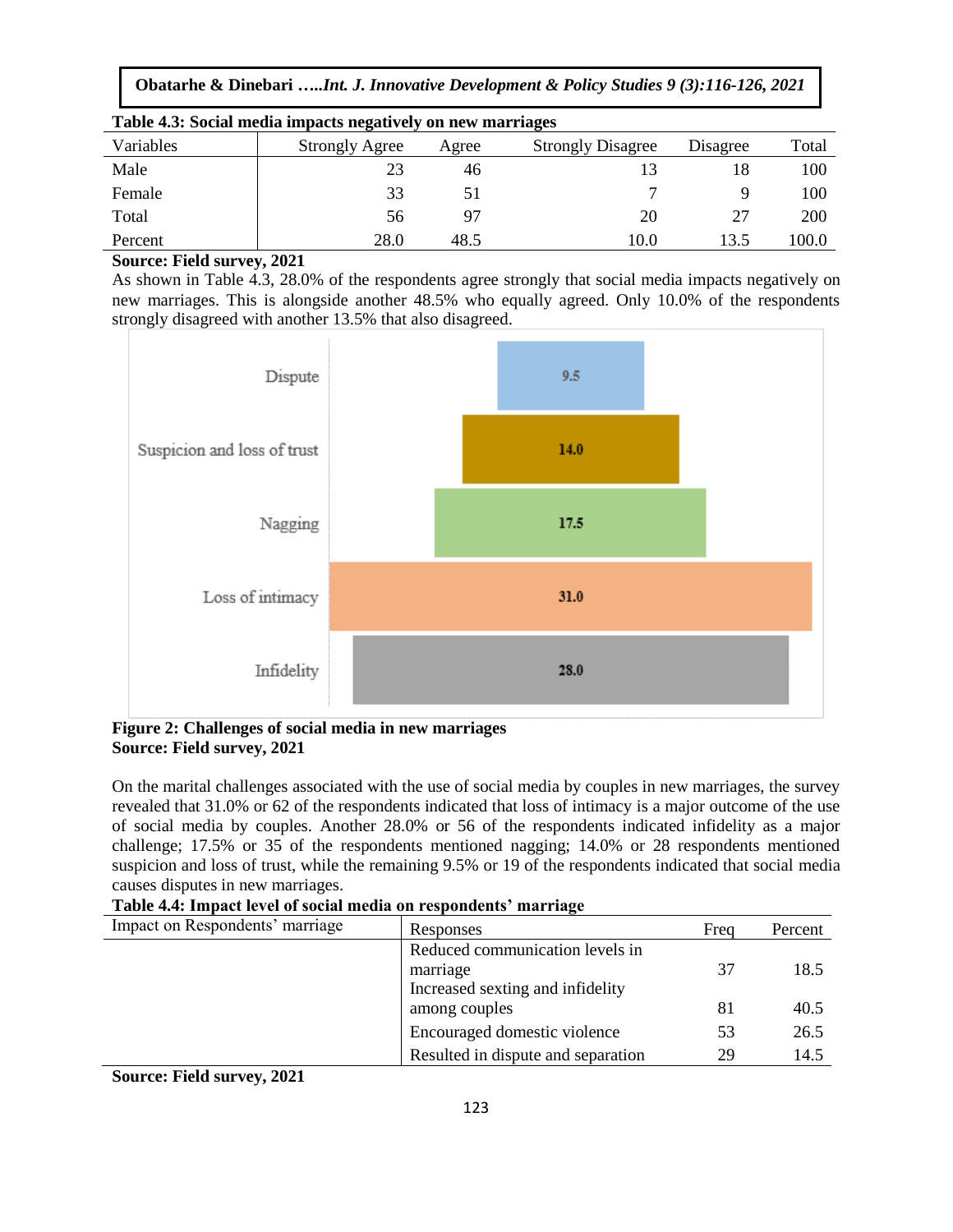In research question four, the study investigated the different ways social media has impacted on the marriages of the respondents as new couples. As shown in the Table 4.4, 40.5% of the respondents indicated that their marriage was currently having infidelity-related issues as a result of social media use. Another 26.5% of the respondents stated that social media use has resulted in domestic violence in their marriage. This is followed by another 18.5% that agreed that social media related issues have reduced communication levels in their marriage. The remaining 14.5% indicated that social media related issues have resulted in disputes and separation in their marriage.

#### **4.3 DISCUSSION OF FINDINGS**

Key issues highlighted in this study include the implications of social media use on new marriages and the common marital challenges associated with the use of social media. As shown in the findings of the survey, majority of the respondents (i.e., 76.5%) agree that social media impacts on marital relationships in many negative ways. Furthermore, the respondents of the study indicated that the common marital challenges associated with the use of social media by couples in new marriages include: loss of intimacy, infidelity, nagging, suspicion and loss of trust, and increased disputes. These findings corroborate the earlier assertions of scholars such as Aydın, Sari, and Şahin (2018); Amedie (2015); and Gardner (2010). For instance, Gardner (2010), had noted that *one in five* American divorce cases is social media related. Amedie (2015), have also argued that social media contributes to the increase in marital instability, particularly as it threatens their communication life, marital trust levels, and intimacy. Also, in a recent study, Aydın, Sari, and Şahin (2018) found that whereas media has its positive roles to play in marriages, new media impact negatively on marriages in many ways, including exposing couples to information that exerts social or financial pressure on the marriage, create suspicion and jealousy, reduces communication levels and intimacy, and also invite external influences to the marriage. In a different study investigating the qualitative effect of social media on divorce, Widiantari, Pawito, Utari, and Nurhaeni (2019), noted that social media use exposes couples to flirting and advances from people who may be interested in them. Participants explained that their spouses have, in some cases, refused to disclose their marital status online. Others noted that their partners have also been found discussing private issues such as sexual satisfaction, finance, or achievements with persons they met on social media which has resulted in irreconcilable separations and divorce. The outcomes of these, as noted by Widiantari, Pawito, Utari, and Nurhaeni (2019), include anger, loss of trust, irreconcilable disputes, separations, and divorce.

# **5. CONCLUSION AND RECOMMENDATIONS**

Issues associated with marital instability are diverse and have remained a recurrent concern for social scientists, especially development sociologists, family scientists, and social workers. Marriages are expected to be stable institutions where socio-economic cooperation, child procreation, and socialization can occur; which also impacts on the social interaction and the society as a whole. As a result, scholars have regularly investigated the issues associated with marital instability and breakdown. In this study, it has been shown that new marriages are usually negatively affected by social media in many ways. For instance, respondents of the study have noted that some of the issues they have in their marriage as new couples are social media related. Majority of the respondents also indicated that their marriage is currently having infidelity-related issues as a result of social media use. Some others stated that social media use has resulted in domestic violence, reduced communication levels, and has resulted in disputes and separation. It is thus recommended that:

i. Considering the implications of frequent use of social media on marital relationships, couples should make efforts to limit the amount of time spent on social media, and create quality, in-person time with their partners. This will help improve on marital intimacy, communication levels, and trust levels requisite for an enduring marriage.

ii. Also, the agencies and organisations that oversee marriages, such as marriage registries, faithbased organisations, and kinship systems, should include social media education for couples in their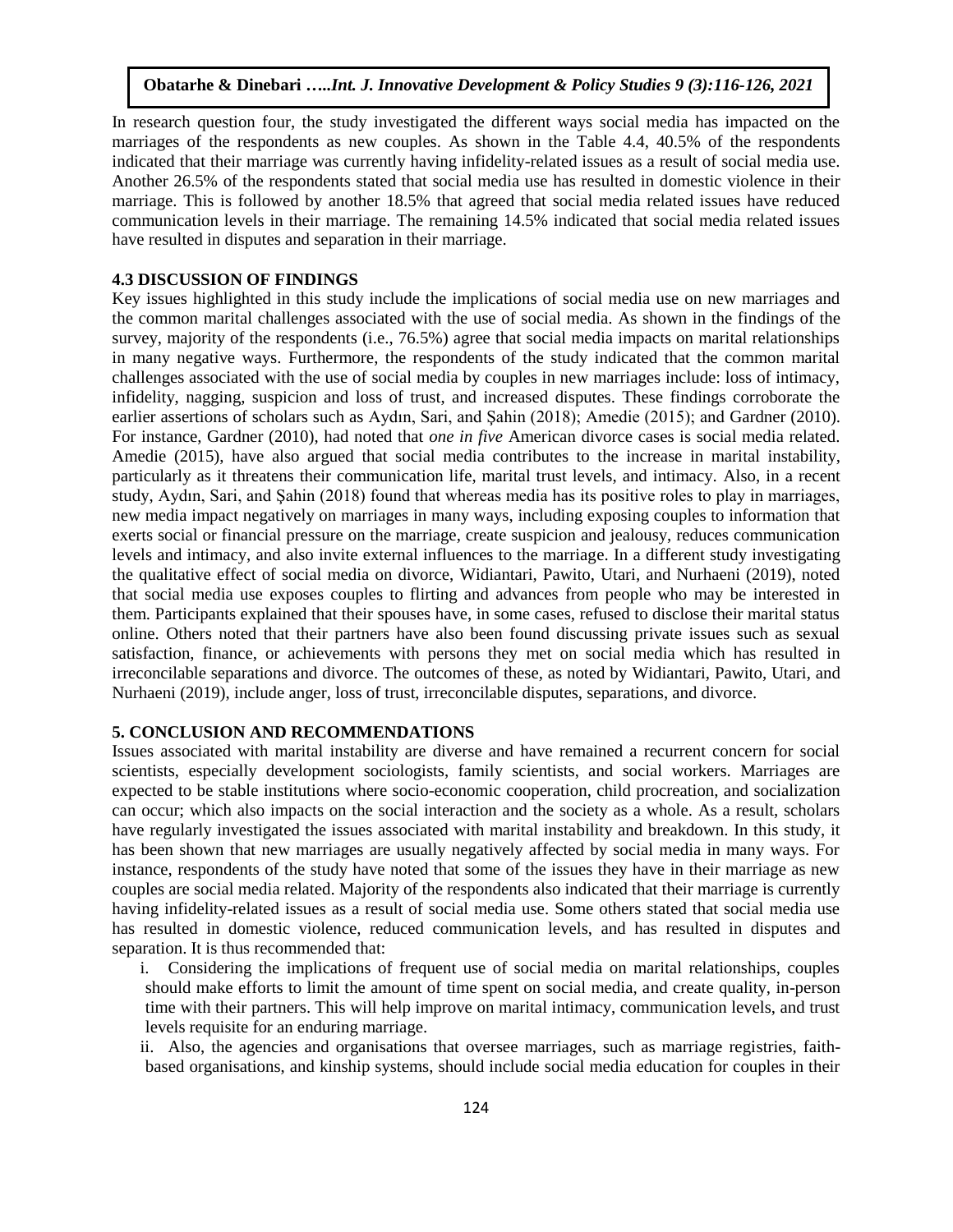programmes, where marital challenges associated with social media can be taught and adequately discussed to minimise marital challenges and instability.

#### **REFERENCES**

- Abbasi, I.S. (2018). Social media and committed relationships: What factors make our romantic relationship vulnerable? *Social Science Computer Review*, 1–10. DOI: 10.1177/0894439318770609. [Google Scholar](http://scholar.google.com/scholar_lookup?hl=en&publication_year=2018&pages=1-10&author=I.+S.+Abbasi&title=Social+media+and+committed+relationships%3A+What+factors+make+our+romantic+relationship+vulnerable%3F)
- Amedie, J (2015) The Impact of social media on Society. *Advanced Writing: Pop Culture Intersections*. Accessed 2017 fro[m http://scholarcommons.scu.edu/engl\\_176/2](http://scholarcommons.scu.edu/engl_176/2)
- Asa, U.A & Nkan, V.V (2017) Factors Associated with Marital Instability Among Rural Farming Households in Akwa Ibom State, Nigeria, *European Scientific Journal*, Volume 13, Issue 15,
- Aydın, B, Sari, S.V & Şahin, M (2018) The Effect of Social Networking on the Divorce Process. Accessed from Universal Journal of Psychology 6(1): 1-8, 2018 http://www.hrpub.org DOI: 10.13189/ujp.2018.060101
- Beal, V (2003, August 13) New media. Accessed 24<sup>th</sup> May, 2017 from <https://www.webopedia.com/definitions/new-media/>
- Bryfonski, D (2012) The Global Impact of social media. (ed). Detroit, MI: Greenhaven Press, 2012. Pp 224.
- Cravens, J.D. (2013). Social networking infidelity: Understanding the impact and exploring rules and boundaries in intimate partner relationships (Doctoral dissertation). Lubbock: Texas Tech University.

Google [Scholar](http://scholar.google.com/scholar_lookup?hl=en&publication_year=2013&author=J.+D.+Cravens&title=Social+networking+infidelity%3A+Understanding+the+impact+and+exploring+rules+and+boundaries+in+intimate+partner+relationships)

- D'Onofrio, B.M. (2011) Consequences of Separation/Divorce for Children. In: Tremblay, R.E, Boivin, M, & Peters, R.D (eds). Emery RE, topic ed. *Encyclopedia on Early Childhood Development*. Accessed 10<sup>th</sup> November 2016 from [http://www.child-encyclopedia.com/divorce-and](http://www.child-encyclopedia.com/divorce-and-separation/according-experts/consequences-separationdivorce-children)[separation/according-experts/consequences-separationdivorce-children](http://www.child-encyclopedia.com/divorce-and-separation/according-experts/consequences-separationdivorce-children)
- Dickson-Markman, F & Markman, H. (1988). The effects of others on marriage: Do they help or hurt? In P. Noller & M. Fitzpatrick (Eds.), Perspectives on Marital Interaction (pp. 294-322). Philadelphia, PA, USA: Multilingual Matters Ltd
- Dombeck, M. (2006) Predictable Patterns of Marriage Breakdown. Accessed online at 3.33pm on the 26<sup>th</sup> of June, 2016 from [www.mentalhelp.net/poc/view\\_doc.php?type=doc&id=9457&cn=289](http://www.mentalhelp.net/poc/view_doc.php?type=doc&id=9457&cn=289)
- Gary, L. (1986). Predicting interpersonal conflict between men and women: The case of Black men. The American Behavioural Scientist, 29(5), 635-646.<https://doi.org/10.1177/000276486029005009>
- Griffiths, M. (2001) "Sex on the Internet: Observations and Implications for Internet Sex Addiction." *The Journal of Sex Research*. 38(4): 333 – 343
- Hall, S.S & Adams, R. (2011) Newlyweds' unexpected adjustments to marriage: newlyweds' unexpected adjustments. *Family and Consumer Sciences Research Journal*. 2011;39(4):375-387.
- Heaton, T.B. (2002). Factors contributing to increasing Marital Stability in the United States. *Journal of Family Issues*, *23*(3), 392–409. Accessed fro[m https://doi.org/10.1177/0192513X02023003004](https://doi.org/10.1177/0192513X02023003004)
- Johnson, M & Milardo, R. (1984). Network interference in pair relationships: A social psychological recasting of Slater's theory of social regression. Journal of Marriage and the Family, 46(4), 893- 899. https://doi.org/10.2307/352537
- Kakkar, G. (2018, 12<sup>th</sup> September) Types of social media. Accessed 28<sup>th</sup> September, 2018 from <https://www.digitalvidya.com/blog/types-of-social-media/>
- Karney, B. (2010) Keeping Marriages Healthy, and Why It's So Difficult. *Psychological Science Agenda: Science Briefs*. American Psychological Association. Published February 2010.
- Lavner, J.A, Karney B.R, & Bradbury T.N. (2013) Newlyweds' optimistic forecasts of their marriage: For better or for worse? *Journal of Family Psychology*. 2013;27(4):531-540. doi:10.1037/a0033423
- Merkle, E.R & Richardson, R.A., (2000). "Digital Dating and Virtual Relating: Conceptualizing Computer Mediated Romantic Relationships." *Family Relations*. 49: 187 - 192.